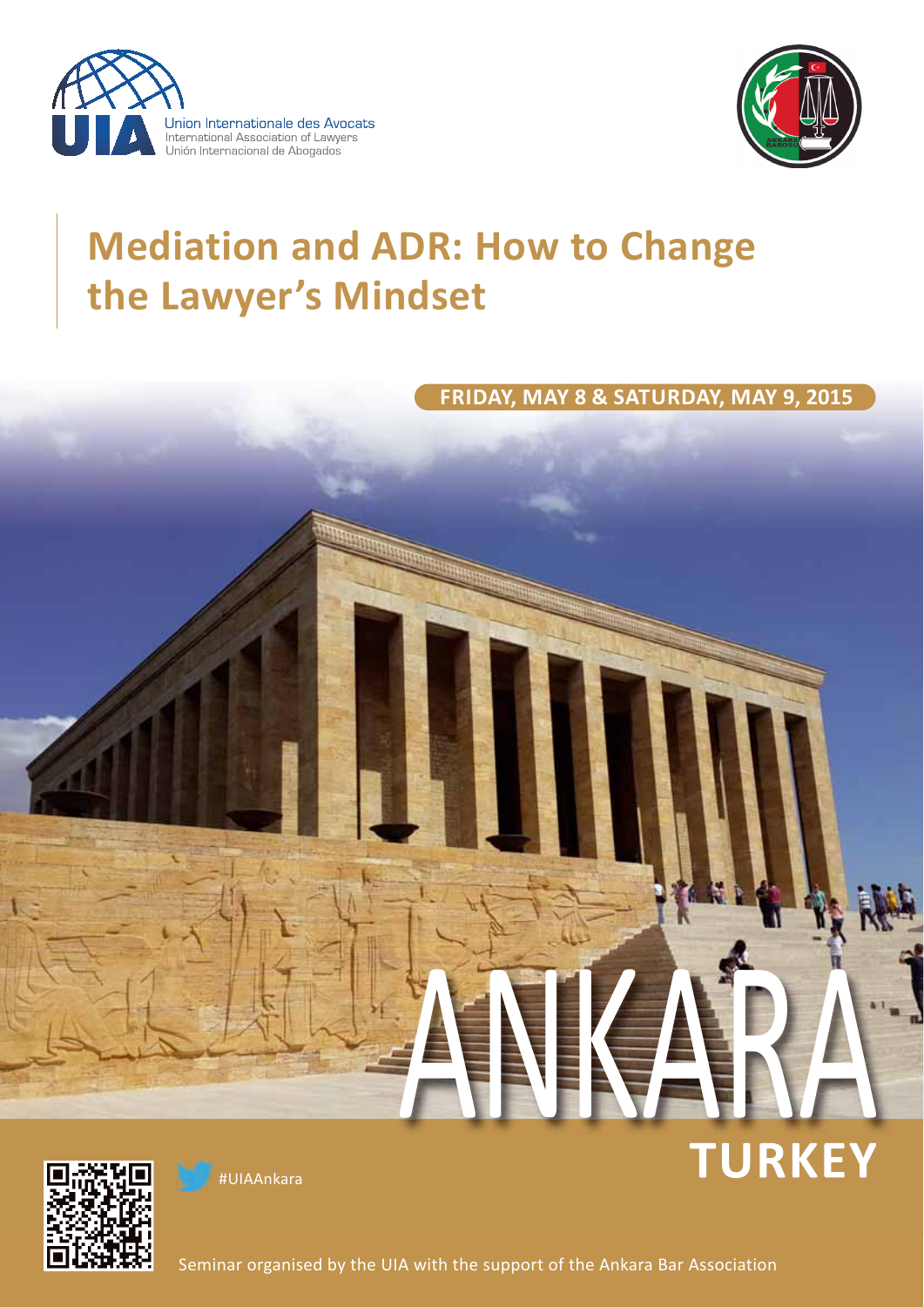# *Bringing together the world's lawyers*

**For over 85 years, the Union Internationale** des Avocats (UIA - International Asso*ciation of Lawyers) has been defending* the legal profession and facilitating *international contacts, cooperation and the exchange of knowledge among lawyers, while respecting their cultural and professional diversity.*

Today, the UIA brings together several thousand members – lawyers or law professionals – and hundreds of bars, federations and associations.

**Join the UIA and become a member of the world's strongest network of lawyers**

• You will participate in the work of the UIA Commissions in Business Law, Human Rights and General Practice and share your experience with that of professionals from over 110 countries.

• You will also be able to join forces with the UIA, which, each year, provides its support to lawyers who cannot freely practise their profession. Everywhere in the world where rights of defence are threatened or the proper administration of justice is hindered, the UIA will make your voice heard.

## **www.uianet.org 19:30 WELCOME COCKTAIL**

# **Introduction**

For the first time the UIA holds a Mediation and ADR seminar in Ankara with the support of the Ankara Bar Association. Experienced lawyers and mediators from Europe and the USA will par ticipate in a high quality international seminar to discuss mediation and ADR issues and also to address how the relationship between lawyers and mediators can be improved.

Mediation can facilitate the parties reaching a creative solution for their dispute, a "win-win" resolution that not only saves time and money but also can restore their relationship, be it a civil or a commercial one.

The programme will be interactive, starting with a mock mediation followed by a debriefing in order to actively involve the audience.

With this in mind, both Turkish and foreign participants will be given an extensive overview of the various rules of law and how they have developed, both in the European Union, Common Law countries and others. They will also have the opportunity to make new contacts and to interact with each other's' legal cultures.

Ankara has a colourful historical background as well as a vibrant cultural and artistic life. The hospitality of the host committee and sponsoring association will make this a memorable, not to be-missed event.

**Please join us and spend some lovely Spring days in the capital city of Turkey!**



**ANKARA BAR ASSOCIATION TRAINING CENTRE** Ihlamur sok. No. 1 Yenişehir Ankara, Turkey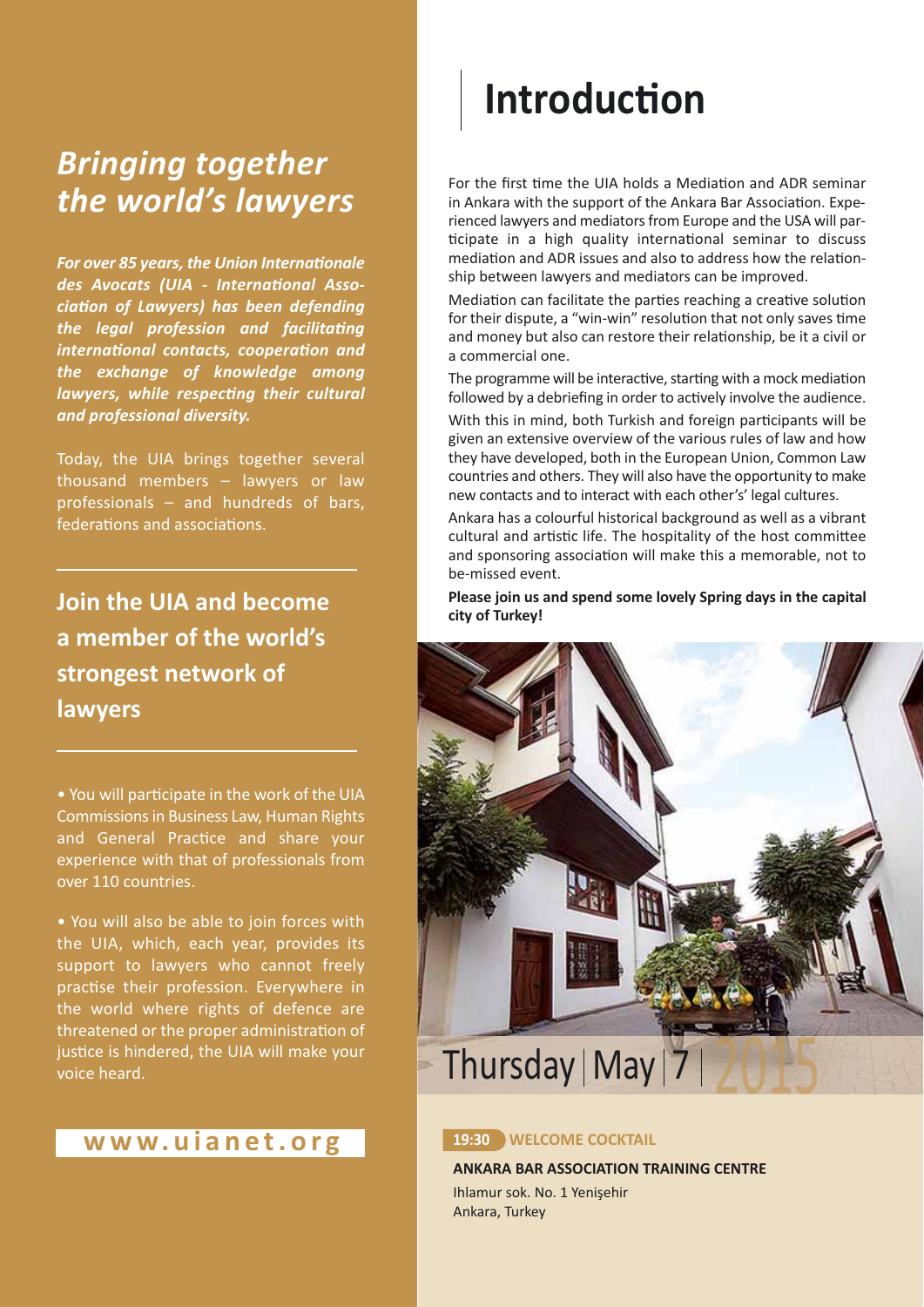

### **08:30 – 09:00 REGISTRATION OF PARTICIPANTS**

### **Ankara Bar Association Training Centre**

*Conference Room* Ihlamur sok. No. 1 Yenişehir Ankara, Turkey

### **09:00 – 09:30 WELCOME AND OPENING OF THE SEMINAR**

• **Miguel LOINAZ,** *UIA President, ALS Abogados, Monte video, Uruguay*

• Hakan CADURAN, President of the Ankara Bar Association, *Ankara, Turkey*

• **Feyzullah TAŞKIN,** *General Directorate of Civil Affairs of Turkish* **Ministry of Justice, Ankara, Turkey** 

 $\bullet$  Hakan ÇINAR, Deputy Director of UIA Legal Education, Çinar *& Çinar Law Office, Ankara, Turkey*

**• Berin ERGIN, President of the UIA Turkish National Committee,** *Doğan & Doğan Law Firm, Istanbul, Turkey* 

### **09:30 - 10:30 Mock Mediation**

- **Giuseppe DE PALO,** *President of ADR Center, Rome, Italy*
- **MarieAnne BASTIN,** *DS Avocats, Brussels, Belgium*
- **Thomas GAULTIER,** *Lawyer and Mediator, Lisbon, Portugal*
- Elena KOLTSAKI, ADRg/Mediation Institute of Thessaloniki *Trainer, Thessaloniki, Greece*

• **Yonca F. YÜCEL,** *Counsellor to the UIA President, BRSA, Ankara, Turkey*

 $\bullet$  Jorge VERISSIMO, President of the UIA Mediation and Conflict Prevention Commission, PA&A - Sociedade de Advogados, Lisbon, *Portugal*

### **10:30 – 10:45 COFFEE BREAK**

**10:45 – 11:45 Debriefing**

• **Giuseppe DE PALO,** *President of ADR Center, Rome, Italy*

**11:45 – 12:30 Debate**

**12:30 – 14:00 LUNCH**

### 14:00 – 15:00 Mediation and ADR

**Moderator:** • **Steven A. HAMMOND,** *Hughes Hubbard & Reed LLP, New York, NY, USA*

#### **Speakers:**

• Louis F. BURKE, Deputy Director of the UIA Collective Members, *Louis F. Burke PC., New York, NY, USA*

• Dr. Ismail ESIN, *Esin Attorney Partnership/Baker & Mckenzie*, *Istanbul, Turkey*

• **Prof. Anthony CONNERTY,** *Counsellor to the ADR Group, London, United Kingdom*

### 15:00 - 15:45 **Mediation is not private justice**

**Moderator:** • **Thomas GAULTIER,** *Lawyer and Mediator, Lisbon, Portugal*

**Speakers:**

• **Aleš ZALAR,** *President of the European Centre for Dispute* **Resolution (ECDR) Ljubljana, Slovenia** 

**• Hakan ÖZTATAR, Chairman of the Mediation Chamber of Turkish Ministry of Justice, Ankara, Turkey** 

**15:45 – 16:00 Debate**

**16:00 – 16:15 COFFEE BREAK**

### **16:15 – 17:00 The Importance and the Role of Lawyers in Mediation**

Moderator: • Jorge VERISSIMO, President of the UIA Mediation and Conflict Prevention Commission, PA&A - Sociedade de *Advo gados, Lisbon, Portugal*

**Speakers:**

• Martin NEBELING, President of the UIA German National *Commiee, Bird & Bird, Düsseldorf, Germany*

• **Prof. Dr. Georges FEGHALI,** *President of the UIA Lebanon* **National Committee, Cabinet Feghali, Beirut, Lebanon** 

#### **17:00 – 17:30 Debate**

#### **20:00 OPTIONAL DINNER**

**The Social Facility of Lawyer Özdemir Özok Restaurant** Gölbaşı/Ankara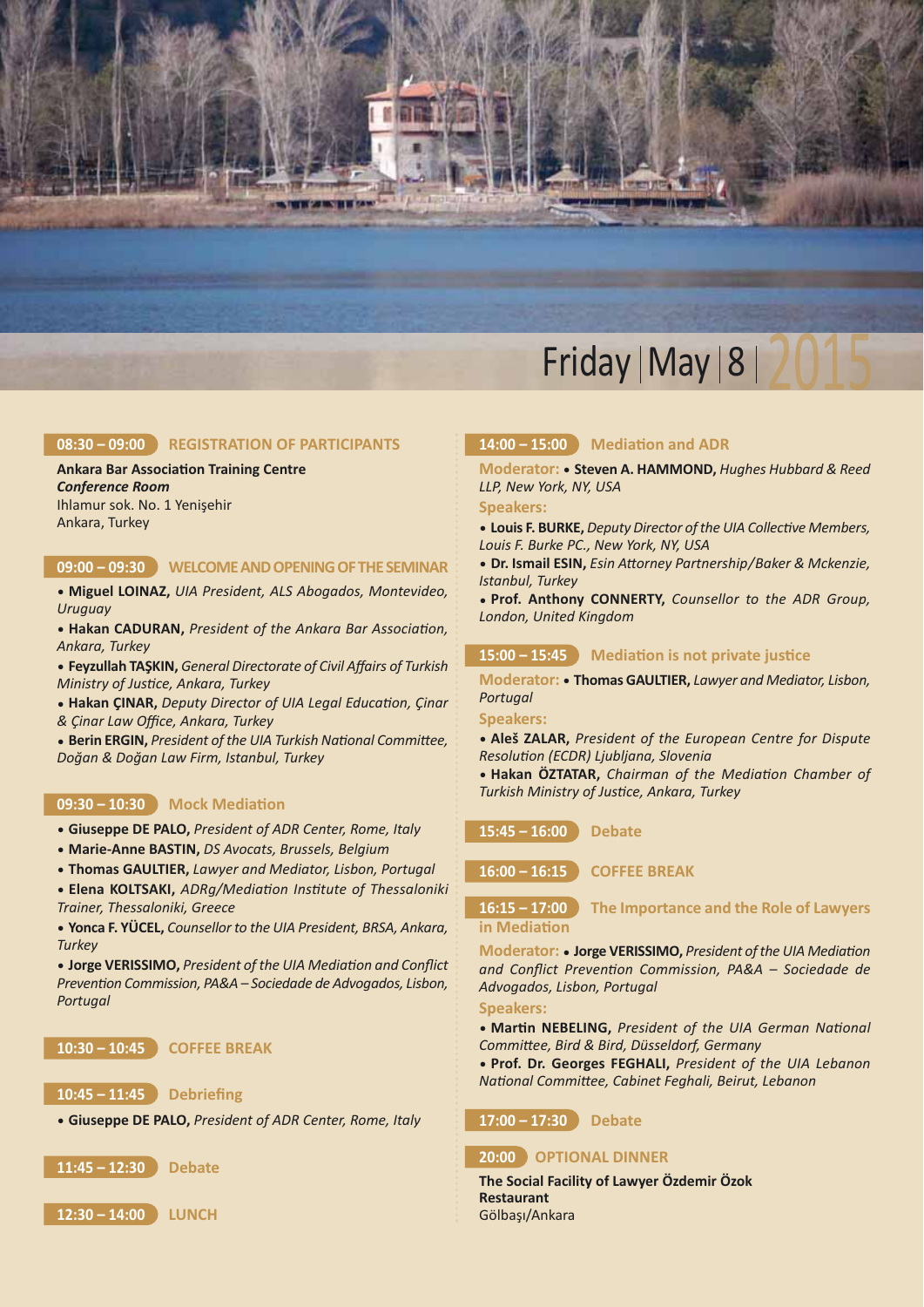# Saturday | May  $|9|$  /  $|$

### **09:00 – 09:15 REGISTRATION OF PARTICIPANTS**

**Ankara Bar Association Training Centre** *Conference Room* Ihlamur sok. No. 1 Yenişehir

Ankara, Turkey

### **09:15 - 10:00 Preparation of Lawyers for Mediation**

Moderator: • Jorge VERISSIMO, President of the UIA Mediation and Conflict Prevention Commission, PA&A - Sociedade de Advo*gados, Lisbon, Portugal*

**Speakers:**

• **MarieAnne BASTIN,** *DS Avocats, Brussels, Belgium*

• Elena KOLTSAKI, ADRg/Mediation Institute of Thessaloniki *Trainer, Thessaloniki, Greece*

### **10:00 – 10:30 Changing Lawyers Mindset**

**Moderator:** • **Yonca F. YÜCEL,** *Counsellor to the UIA President, Ankara, Turkey*

**Speaker:**

• **Thomas GAULTIER,** *Lawyer and Mediator, Lisbon, Portugal*

### **10:30 – 11:15 The Role of the Mediator**

**Moderator:** • **MarieAnne BASTIN,** *DS Avocats, Brussels, Belgium* **Speakers:**

• **Prof. Anthony CONNERTY,** *Counsellor to the ADR Group, London, United Kingdom*

• Jorge VERISSIMO, President of the UIA Mediation and Conflict Prevention Commission, PA&A - Sociedade de Advogado, Lisbon, *Portugal*

### **11:15 – 11:45 COFFEE BREAK**

### 11:45 - 12:30 Turkish Mediation System

**Moderator:** • **Prof. Dr. Arzu OĞUZ,** *Dean of Ankara Law* **Faculty, Lawyer-mediator, Ankara, Turkey** 

**Speakers:**

- **Yonca F. YÜCEL,** *Counsellor to the UIA President, Lawyermediator, Ankara, Turkey*
- Şamil DEMİR, President of Alternative Dispute Resolution Association, Lawyer-Mediator, Ankara, Turkey
- $\bullet$  **İlknur Dinçer YAVUZ, Psychologist at Mediation Chamber of Turkish Ministry of Justice, Ankara, Turkey**

**12:30 – 12:45 Debate**

### **12:45 – 13:00 CLOSING REMARKS**

• Jorge VERISSIMO, President of the UIA Mediation and Conflict Prevention Commission, PA&A - Sociedade de Advogados, Lisbon, *Portugal*

• **Yonca F. YÜCEL,** *Counsellor to the UIA President, Ankara, Turkey*

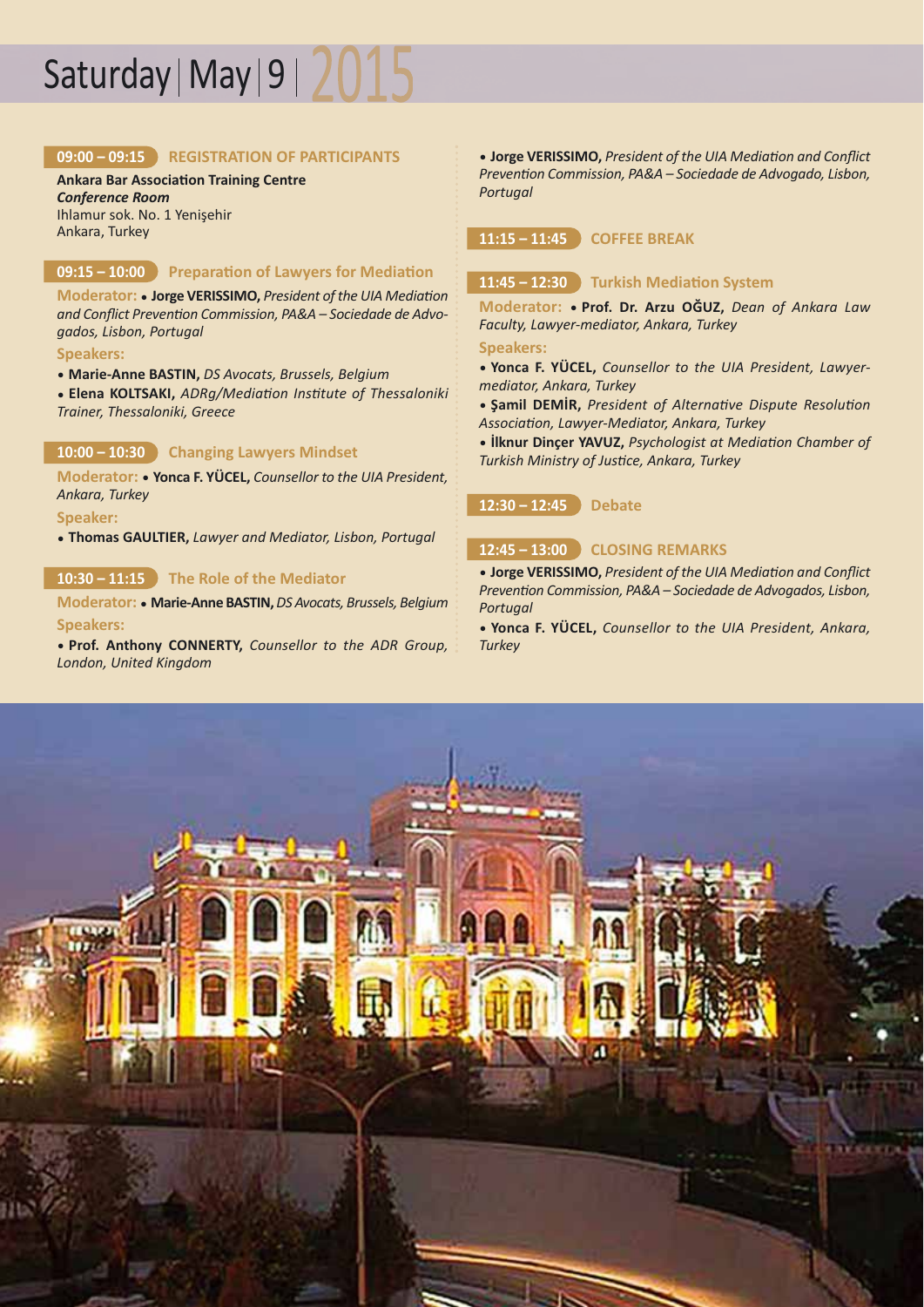

# **Organising Committee**

### **Jorge VERISSIMO**

**President of the UIA Mediation** *and Conflict Preven-on Commission PA&A – Sociedade de Advogados* Lisbon, Portugal **T** +351 21 358 47 10 **F** +351 21 358 47 10 **E** jverissimo@paasa.pt

## **Yonca F. YÜCEL**

*Counsellor to the UIA President BRSA* Ankara, Turkey **T** +90 312 455 68 03 **F** +90 312 424 17 33 **E** yoncaster@gmail.com

### **Hakan CANDURAN**

**President of Ankara Bar Association** Ankara, Turkey **T** +90 312 416 72 00 **F** +90 312 309 22 37 **E** ankarabarosu@ankarabarosu.org.tr burak.kayıkci@ankarabarosu.org.tr

### **Berin ERGİN**

*President of the UIA Turkish*  **National Committee** *Doğan & Doğan Law Firm* Istanbul, Turkey **T** +90 212 233 70 76 **F** +90 212 240 23 49 **E** berin@berinergin.com

# **General Information**

### **SEMINAR VENUE**

**ANKARA BAR ASSOCIATION TRAINING CENTRE Conference Room** Ihlamur sok. No. 1 Yenişehir

## **REGISTRATION FEES**

| Ankara – Turkey              |                   |              |                   |              |
|------------------------------|-------------------|--------------|-------------------|--------------|
| T+90 312 416 72 00           |                   |              |                   |              |
|                              | UIA Member        |              | Non Member        |              |
|                              | $\leq$ 07.04.2015 | > 08.04.2015 | $\leq$ 07.04.2015 | > 08.04.2015 |
| <b>STANDARD REGISTRATION</b> | € 350             | €400         | € 400             | €450         |
| YOUNG LAWYER (<35)*          | € 300             | € 350        | € 350             | €400         |
| <b>TURKISH PARTICIPANTS</b>  |                   | € 200        |                   |              |

\*Please attach proof of age to the registration form to benefit from young lawyers fee.

These fees cover participation in the welcome cocktail, participation in the seminar, coffee breaks, lunch on Friday, May 8, 2015, as well as the documentation of the seminar. The dinner on Friday night, May 8, 2015, is optional and at additional charge. Please note that the number of places at the seminar is limited. The organisers reserve the right to refuse registrations in the event of excess applications.

### **CONTINUING LEGAL EDUCATION**

Every participant attending the seminar will receive a "Certificate of Participation" at the end of the event that may be used for obtaining "Credits" for "Continuing Legal Education" – "Continuing Professional Development" purposes, depending on national rules. For more information, please contact the UIA.

**LANGUAGE** The working language will be **English** with a simultaneous translation in Turkish..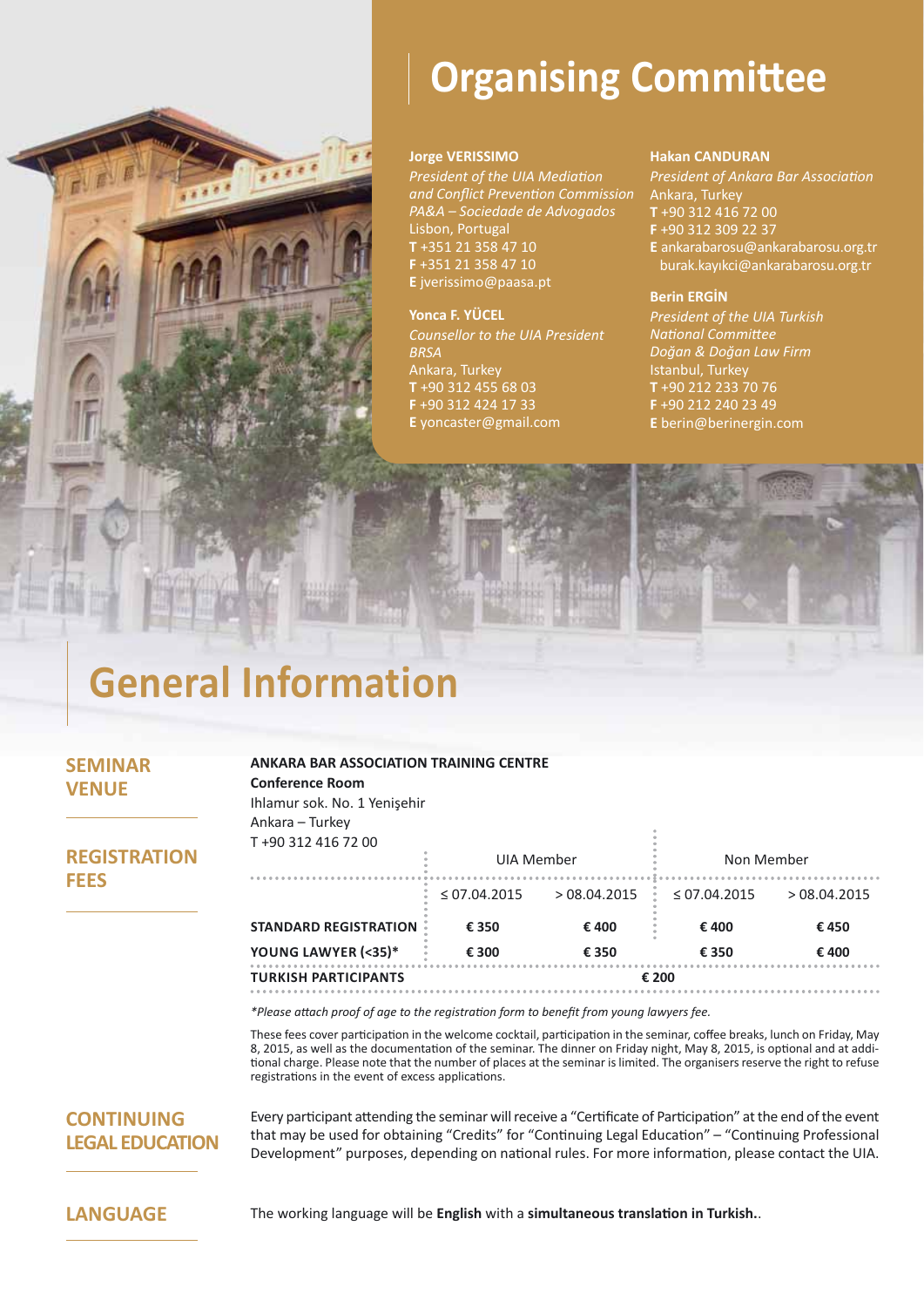### **HOTEL ROOM RESERVATION**

A limited number of rooms has been pre-booked at a preferential rate. Reservations should be made directly through the hotel. Credit card details must be given in order to secure your reservation. Please note that the number of rooms is limited. We recommend that you proceed with your reservations as soon as possible.

|                                          | <b>Hotels</b>                                                                                                                                                                                                                                                                                                                                                                                                                                                                                                                                                                                                                                                                                                                                                                                                                                                                         | <b>Rates</b>                                                                                                                                                                                                                                                                                                                                                                              |  |
|------------------------------------------|---------------------------------------------------------------------------------------------------------------------------------------------------------------------------------------------------------------------------------------------------------------------------------------------------------------------------------------------------------------------------------------------------------------------------------------------------------------------------------------------------------------------------------------------------------------------------------------------------------------------------------------------------------------------------------------------------------------------------------------------------------------------------------------------------------------------------------------------------------------------------------------|-------------------------------------------------------------------------------------------------------------------------------------------------------------------------------------------------------------------------------------------------------------------------------------------------------------------------------------------------------------------------------------------|--|
|                                          | <b>ANKARA HILTON 5*</b><br>At 2.7 km from the seminar venue<br>Tahran Caddesi No:12 - Kavaklidere<br>06700 Ankara, Turkey                                                                                                                                                                                                                                                                                                                                                                                                                                                                                                                                                                                                                                                                                                                                                             | Single room<br>€85<br>Double room<br>€95<br><b>Breakfast included - Taxes NOT included</b>                                                                                                                                                                                                                                                                                                |  |
|                                          | E ceren.devecioglu@hilton.com                                                                                                                                                                                                                                                                                                                                                                                                                                                                                                                                                                                                                                                                                                                                                                                                                                                         | T +90 312 455 00 30/F +90 312 455 00 60 Please download the hotel reservation form from our Website:<br>www.uianet.org                                                                                                                                                                                                                                                                    |  |
|                                          | <b>RIXOS GRAND ANKARA 5*</b><br>At 1.3 km from the seminar venue<br>Atatürk Bulvarı No: 183 - Kavaklidere<br>06680 Ankara, Turkey                                                                                                                                                                                                                                                                                                                                                                                                                                                                                                                                                                                                                                                                                                                                                     | Single deluxe room<br>€ 90<br>Double deluxe room<br>€ 110<br><b>Breakfast included - Taxes NOT included</b>                                                                                                                                                                                                                                                                               |  |
|                                          | E grandankara@rixos.com                                                                                                                                                                                                                                                                                                                                                                                                                                                                                                                                                                                                                                                                                                                                                                                                                                                               | T +90 312 410 55 00/F +90 312 410 55 55 Please download the hotel reservation form from our Website:<br>www.uianet.org                                                                                                                                                                                                                                                                    |  |
|                                          | <b>HOTEL MIDAS 4*</b><br>At 2.4 km from the seminar venue<br>Tunus Cad. No: 20 - Kavaklidere<br>06680 Ankara, Turkey                                                                                                                                                                                                                                                                                                                                                                                                                                                                                                                                                                                                                                                                                                                                                                  | € 60<br>Superior single room<br>Superior double room<br>€ 80<br><b>Breakfast and taxes included</b><br>T +90 312 424 01 10/F +90 312 424 05 20 Please download the hotel reservation form from our Website:                                                                                                                                                                               |  |
|                                          | E midas@hotelmidas.com                                                                                                                                                                                                                                                                                                                                                                                                                                                                                                                                                                                                                                                                                                                                                                                                                                                                | www.uianet.org                                                                                                                                                                                                                                                                                                                                                                            |  |
| <b>CANCELLATION</b><br><b>CONDITIONS</b> | date.                                                                                                                                                                                                                                                                                                                                                                                                                                                                                                                                                                                                                                                                                                                                                                                                                                                                                 | All cancellations will be subject to a 50% deduction and will have to be sent in writing, to be received by the Union<br>Internationale des Avocats no later than April 7, 2015. No refund will be made for cancellations received after this                                                                                                                                             |  |
| <b>VISAS</b>                             | Anyone who requires a visa invitation letter in order to attend the seminar should register and pay their registration<br>fees no later than April 7, 2015 to ensure there is enough time to obtain a visa.<br>All cancellations will be refunded in full, minus €50 to cover administrative costs, provided that the UIA has received<br>the registration documents and total registration fees no later than April 7, 2015.                                                                                                                                                                                                                                                                                                                                                                                                                                                         |                                                                                                                                                                                                                                                                                                                                                                                           |  |
|                                          | cancellations due to visa refusals.<br>be accompanied by a proof of visa refusal.                                                                                                                                                                                                                                                                                                                                                                                                                                                                                                                                                                                                                                                                                                                                                                                                     | If you register after this date, only 50% of the amount paid minus €50 to cover administrative costs will be refunded for<br>All cancellations due to a visa refusal must be sent in writing and reach the UIA before the seminar. Cancellations must<br>If your visa is issued after the seminar date or if you do not have proof of visa refusal, you will not be entitled to a refund. |  |
| <b>GENERAL</b>                           |                                                                                                                                                                                                                                                                                                                                                                                                                                                                                                                                                                                                                                                                                                                                                                                                                                                                                       | All registrations received by the Union Internationale des Avocats (UIA) along with the full payment of fees corresponding                                                                                                                                                                                                                                                                |  |
| <b>CONDITIONS</b>                        | to the events selected will be confirmed in writing.<br>The UIA reserves the right to cancel or postpone the seminar to a later date, change the seminar venue and/or pro-<br>gramme, make any corrections or modifications in the information published in the seminar programme and cancel any<br>invitation to participate in the seminar, at any time and at their entire discretion, without having to provide any reasons<br>for the same.                                                                                                                                                                                                                                                                                                                                                                                                                                      |                                                                                                                                                                                                                                                                                                                                                                                           |  |
|                                          | following any cancellations, changes, postponements or modifications.                                                                                                                                                                                                                                                                                                                                                                                                                                                                                                                                                                                                                                                                                                                                                                                                                 | Neither the UIA, nor any of its managers, employees, agents, members or representatives shall be held responsible for<br>any loss or damage, of any nature, suffered (directly or indirectly) by a delegate, accompanying person or a third party                                                                                                                                         |  |
|                                          | The UIA strongly advises participants to subscribe to modifiable and/or refundable services, as well as to take out a<br>cancellation insurance.                                                                                                                                                                                                                                                                                                                                                                                                                                                                                                                                                                                                                                                                                                                                      |                                                                                                                                                                                                                                                                                                                                                                                           |  |
|                                          | cept in case of death or personal injury due to gross negligence by the UIA.                                                                                                                                                                                                                                                                                                                                                                                                                                                                                                                                                                                                                                                                                                                                                                                                          | Neither the UIA, nor any of its managers, employees, agents, members or representatives shall be held responsible for<br>any loss or damage, of any nature whatever, suffered (directly or indirectly) by a delegate or accompanying person, ex-                                                                                                                                          |  |
|                                          |                                                                                                                                                                                                                                                                                                                                                                                                                                                                                                                                                                                                                                                                                                                                                                                                                                                                                       | The contractual relations between the UIA and each participant (delegate or accompanying person) in relation to the<br>seminar are subject to French law and jurisdiction, to the exclusion of any other law. Paris is the city of jurisdiction.                                                                                                                                          |  |
| <b>FORMALITIES</b>                       | any reimbursement.                                                                                                                                                                                                                                                                                                                                                                                                                                                                                                                                                                                                                                                                                                                                                                                                                                                                    | It is the responsibility of participants to ensure compliance with police, customs and health formalities for their journey.<br>Participants unable to take part in the seminar because of their inability to take a flight or any other means of transpor-<br>tation due to being unable to provide the documents required (passport, visa, vaccination certificate, etc.) cannot claim  |  |
| <b>FORCE MAJEURE</b>                     | "Force majeure" means any events external to the parties, of both an unforeseeable and insurmountable nature that<br>prevents either the client or the participants, or the agency or service providers involved in organising the seminar, from<br>executing all or part of the obligations provided for in the present agreement. By express agreement, such will be the<br>case in the event of a strike affecting the means of transport, hotel staff, air traffic controllers, an insurrection, a riot or<br>any prohibition whatever decreed by Governmental or public authorities.<br>It is expressly agreed that for the parties, a case of force majeure would suspend the execution of their reciprocal obli-<br>gations. At the same time, each of the parties shall bear the burden of all the expenses incumbent upon them, resulting<br>from the case of force majeure. |                                                                                                                                                                                                                                                                                                                                                                                           |  |
| HEALTH                                   | or depressive illness, etc. (Non exhaustive list).                                                                                                                                                                                                                                                                                                                                                                                                                                                                                                                                                                                                                                                                                                                                                                                                                                    | The organisers decline any responsibility in case of any health problems existing prior to the seminar that may lead to<br>complications or be aggravated during the entire period of the stay: pregnancy, cardio-vascular problems, any allergies,<br>special diets, any disorders under treatment and not yet consolidated on the day the seminar starts, psychic or mental             |  |

Copyrights: • Cover page: © Nazmul Hossain • Pages 2 to 4: Ankara Bar Association • Page 5: ©brewbooks - Flickr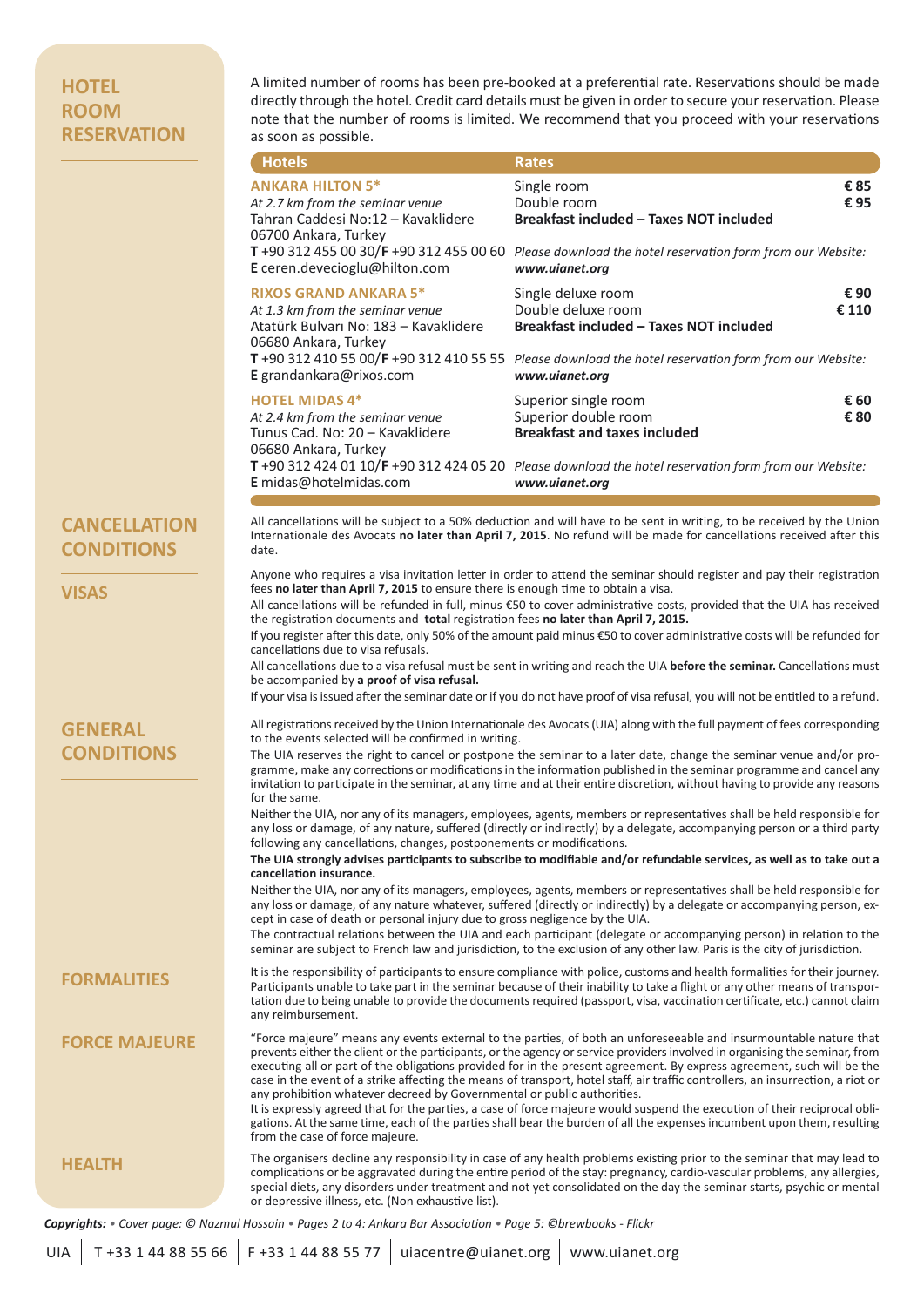



# **Mediation and ADR: How to Change the Lawyer's Mindset**

### Friday, May 8 & Saturday, May 9, 2015

# **ANKARA, TURKEY**

## **REGISTRATION FORM**

Register online at: **WWW.uianet.org** 

or please complete and return this form before April 27, 2015, by email, fax or post, to:

**UNION INTERNATIONALE DES AVOCATS** 

25 rue du Jour, 75001 Paris, France

Tel: +33 1 44 88 55 66 = Fax: +33 1 44 88 55 77 = Email: uiacentre@uianet.org

| <b>Register online</b> |
|------------------------|

### UIA INDIVIDUAL MEMBERS: M I - - - - - -

Please specify your membership number (Please check your membership card or membership fees)

### **A. SEMINAR REGISTRATION FEES**

|                               | UIA Member   |              | Non Member   |              |
|-------------------------------|--------------|--------------|--------------|--------------|
|                               | < 07.04.2015 | > 08.04.2015 | < 07.04.2015 | > 08.04.2015 |
| <b>STANDARD REGISTRATION</b>  | € 350        | € 400        | € 400        | €450         |
| YOUNG LAWYER (<35 years old)* | € 300        | € 350        | € 350        | € 400        |
| <b>TURKISH PARTICIPANTS</b>   | € 200        |              |              |              |

\* Please attach proof of age to the registration form to benefit from young lawyer fee.